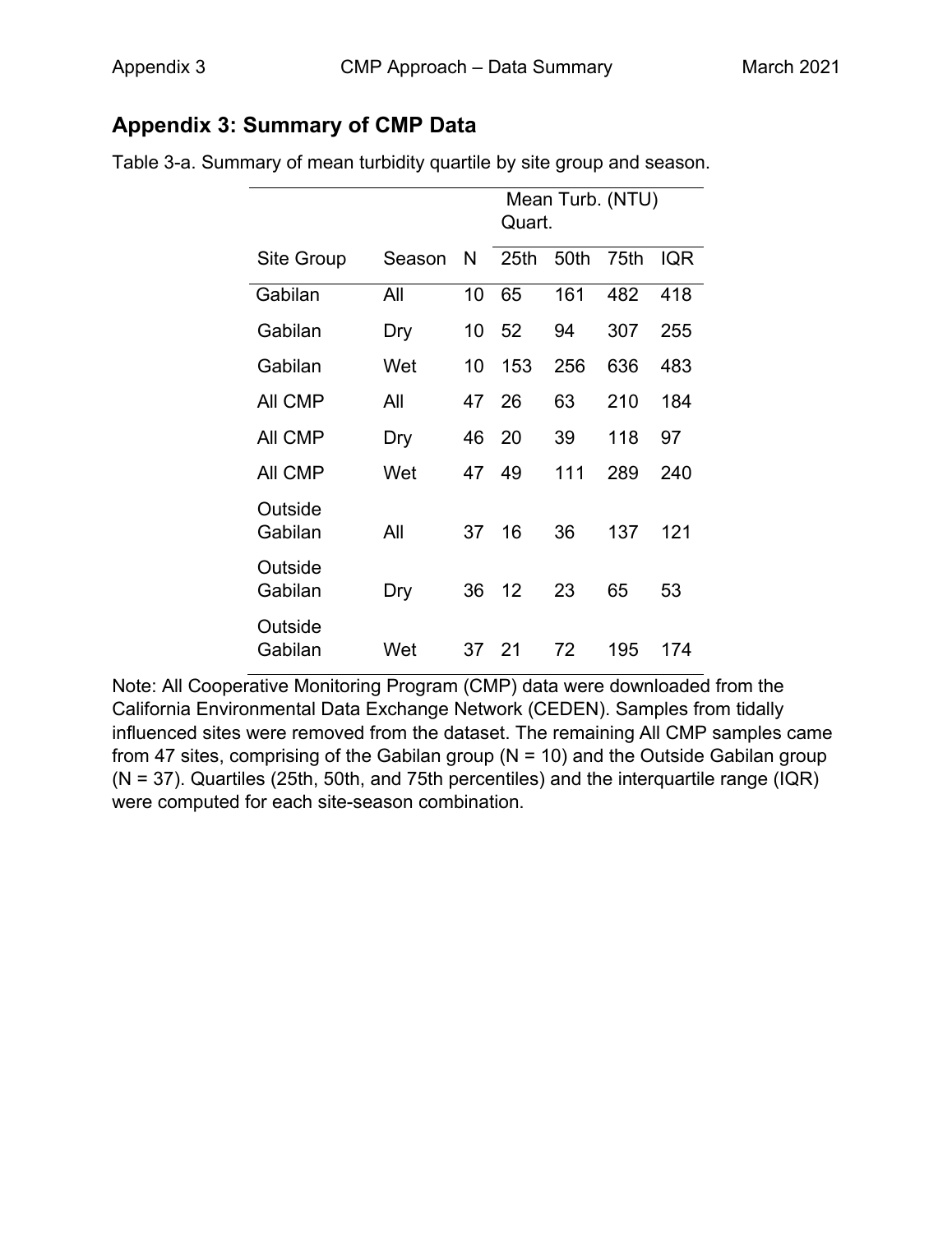|                        |               |            |     |                  |      | Turb. (NTU) Percentiles |            |
|------------------------|---------------|------------|-----|------------------|------|-------------------------|------------|
| Site Group             | Site          | Season     | n   | 25 <sub>th</sub> | 50th | 75th                    | <b>IQR</b> |
| Outside Gabilan        | 305BRS        | All        | 30  | 10               | 18   | 46                      | 36         |
| <b>Outside Gabilan</b> | 305BRS        | <b>Dry</b> | 13  | 14               | 19   | 44                      | 30         |
| <b>Outside Gabilan</b> | 305BRS        | Wet        | 17  | 10               | 18   | 46                      | 37         |
| <b>Outside Gabilan</b> | <b>305CAN</b> | All        | 109 | 2                | 6    | 17                      | 15         |
| <b>Outside Gabilan</b> | <b>305CAN</b> | Dry        | 28  | $\overline{2}$   | 4    | 14                      | 13         |
| <b>Outside Gabilan</b> | <b>305CAN</b> | Wet        | 81  | 3                | 6    | 19                      | 16         |
| <b>Outside Gabilan</b> | 305CHI        | All        | 165 | 9                | 22   | 50                      | 41         |
| <b>Outside Gabilan</b> | 305CHI        | Dry        | 67  | 8                | 20   | 45                      | 37         |
| <b>Outside Gabilan</b> | 305CHI        | Wet        | 98  | 11               | 26   | 55                      | 44         |
| <b>Outside Gabilan</b> | 305COR        | All        | 136 | 10               | 19   | 38                      | 28         |
| <b>Outside Gabilan</b> | 305COR        | Dry        | 54  | 10               | 18   | 40                      | 30         |
| <b>Outside Gabilan</b> | 305COR        | Wet        | 82  | 10               | 20   | 37                      | 28         |
| <b>Outside Gabilan</b> | 305FRA        | All        | 140 | 40               | 112  | 193                     | 152        |
| <b>Outside Gabilan</b> | 305FRA        | Dry        | 52  | 89               | 152  | 218                     | 129        |
| <b>Outside Gabilan</b> | 305FRA        | Wet        | 88  | 36               | 77   | 164                     | 128        |
| <b>Outside Gabilan</b> | 305FUF        | All        | 27  | 38               | 62   | 99                      | 61         |
| <b>Outside Gabilan</b> | 305FUF        | Dry        | 12  | 55               | 63   | 116                     | 61         |
| <b>Outside Gabilan</b> | 305FUF        | Wet        | 15  | 22               | 54   | 92                      | 70         |
| <b>Outside Gabilan</b> | <b>305LCS</b> | All        | 149 | $\overline{2}$   | 4    | 7                       | 5          |
| <b>Outside Gabilan</b> | 305LCS        | Dry        | 59  | 1                | 4    | 6                       | 5          |
| <b>Outside Gabilan</b> | 305LCS        | Wet        | 90  | $\overline{2}$   | 4    | 9                       | 8          |
| <b>Outside Gabilan</b> | 305PJP        | All        | 162 | 5                | 16   | 31                      | 26         |
| <b>Outside Gabilan</b> | 305PJP        | Dry        | 66  | 4                | 7    | 17                      | 14         |
| <b>Outside Gabilan</b> | 305PJP        | Wet        | 96  | 9                | 19   | 57                      | 47         |

Table 3-b. Turbidity quartiles and the IQR by site and season.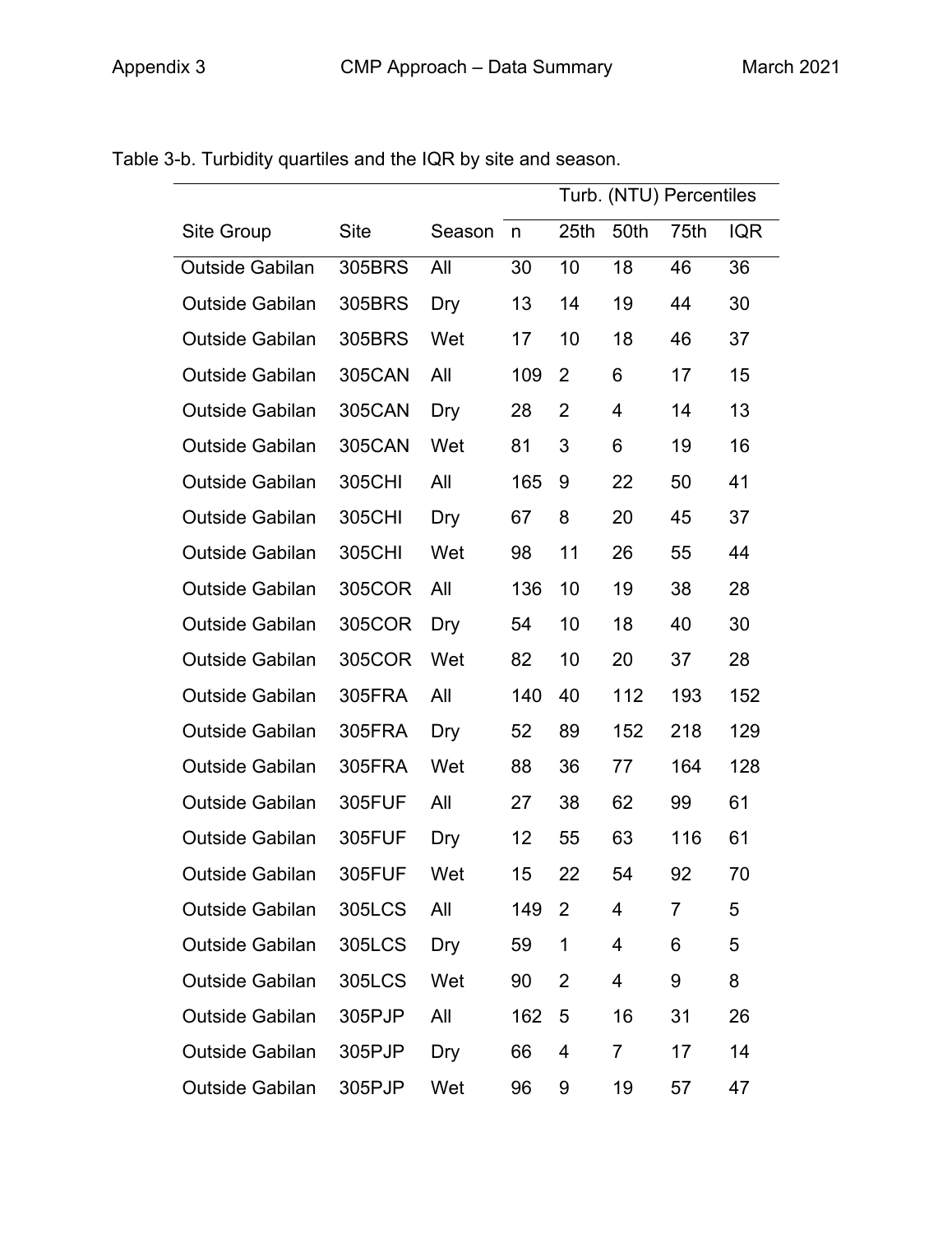|                        |             |        |     |                |                | Turb. (NTU) Percentiles |                |
|------------------------|-------------|--------|-----|----------------|----------------|-------------------------|----------------|
| Site Group             | <b>Site</b> | Season | n   | 25th           | 50th           | 75th                    | <b>IQR</b>     |
| <b>Outside Gabilan</b> | 305SJA      | All    | 167 | $\overline{7}$ | 14             | 22                      | 15             |
| <b>Outside Gabilan</b> | 305SJA      | Dry    | 69  | 6              | 9              | 16                      | 10             |
| <b>Outside Gabilan</b> | 305SJA      | Wet    | 98  | 10             | 17             | 27                      | 17             |
| <b>Outside Gabilan</b> | 305TSR      | All    | 156 | 17             | 36             | 79                      | 62             |
| <b>Outside Gabilan</b> | 305TSR      | Dry    | 61  | 19             | 36             | 101                     | 83             |
| <b>Outside Gabilan</b> | 305TSR      | Wet    | 95  | 16             | 36             | 66                      | 50             |
| <b>Outside Gabilan</b> | 305WCS      | All    | 29  | $\overline{2}$ | 4              | 9                       | $\overline{7}$ |
| <b>Outside Gabilan</b> | 305WCS      | Dry    | 13  | $\overline{2}$ | $\overline{2}$ | 4                       | $\overline{2}$ |
| <b>Outside Gabilan</b> | 305WCS      | Wet    | 16  | 4              | 5              | 23                      | 20             |
| <b>Outside Gabilan</b> | 305WSA      | All    | 115 | 16             | 40             | 110                     | 95             |
| <b>Outside Gabilan</b> | 305WSA      | Dry    | 38  | 14             | 23             | 99                      | 85             |
| <b>Outside Gabilan</b> | 305WSA      | Wet    | 77  | 17             | 55             | 119                     | 102            |
| Gabilan                | 309ALG      | All    | 158 | 47             | 119            | 321                     | 274            |
| Gabilan                | 309ALG      | Dry    | 67  | 27             | 55             | 157                     | 130            |
| Gabilan                | 309ALG      | Wet    | 91  | 72             | 196            | 612                     | 540            |
| Gabilan                | 309ASB      | All    | 157 | 19             | 36             | 71                      | 53             |
| Gabilan                | 309ASB      | Dry    | 67  | 12             | 23             | 42                      | 30             |
| Gabilan                | 309ASB      | Wet    | 90  | 27             | 51             | 102                     | 75             |
| <b>Outside Gabilan</b> | 309CCD      | All    | 59  | 35             | 96             | 369                     | 334            |
| <b>Outside Gabilan</b> | 309CCD      | Dry    | 30  | 30             | 70             | 466                     | 436            |
| <b>Outside Gabilan</b> | 309CCD      | Wet    | 29  | 51             | 113            | 316                     | 265            |
| Gabilan                | 309ESP      | All    | 161 | 45             | 108            | 361                     | 317            |
| Gabilan                | 309ESP      | Dry    | 67  | 13             | 69             | 217                     | 204            |
| Gabilan                | 309ESP      | Wet    | 94  | 65             | 153            | 536                     | 471            |
| Gabilan                | 309GAB      | All    | 41  | 236            | 432            | 1526                    | 1290           |
| Gabilan                | 309GAB      | Dry    | 13  | 236            | 349            | 1685                    | 1449           |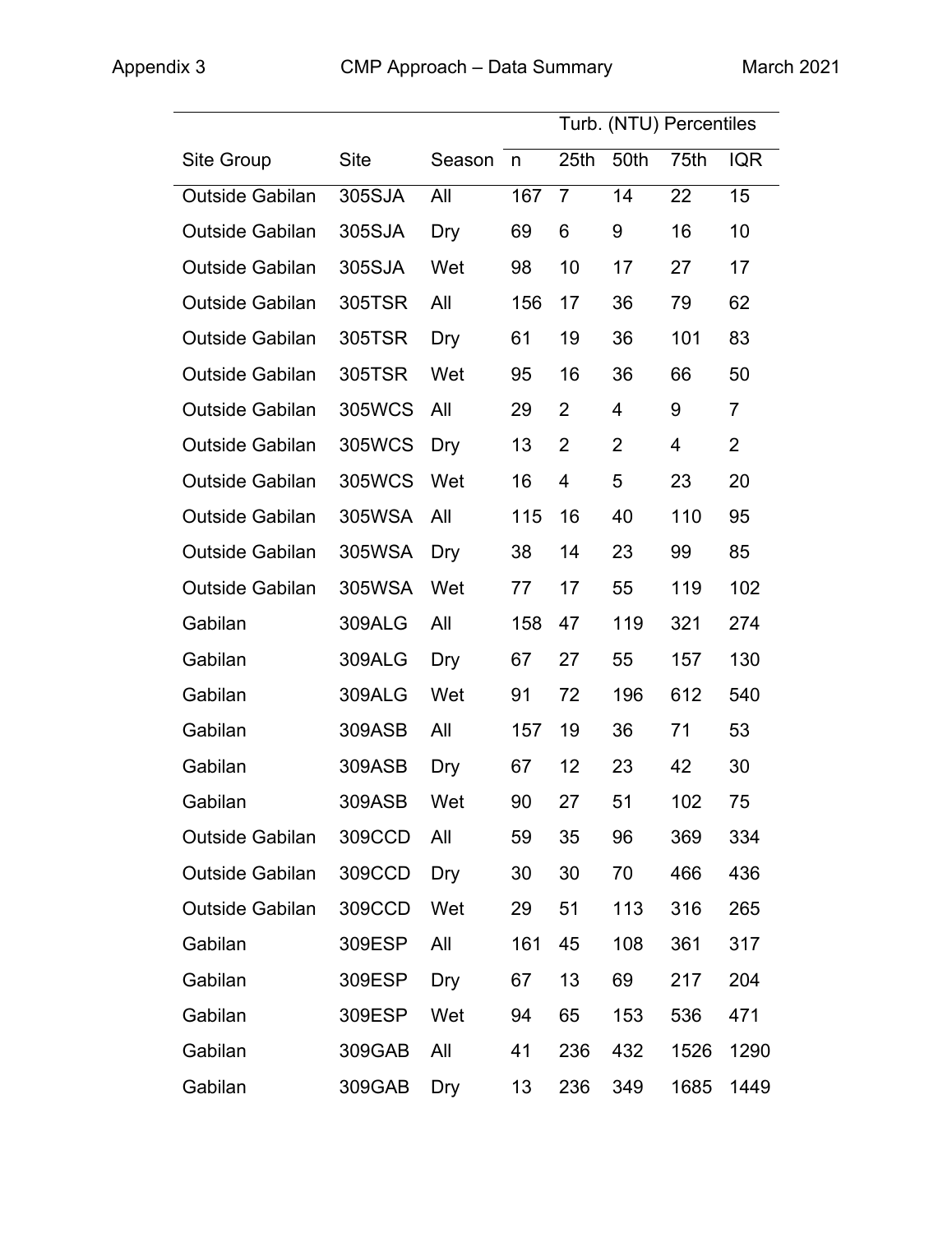|                        |               |        |     |                  |                | Turb. (NTU) Percentiles |                |
|------------------------|---------------|--------|-----|------------------|----------------|-------------------------|----------------|
| <b>Site Group</b>      | <b>Site</b>   | Season | n   | 25 <sub>th</sub> | 50th           | 75th                    | <b>IQR</b>     |
| Gabilan                | 309GAB        | Wet    | 28  | 239              | 530            | 1507                    | 1267           |
| Gabilan                | 309JON        | All    | 160 | 23               | 52             | 147                     | 124            |
| Gabilan                | 309JON        | Dry    | 68  | 18               | 26             | 44                      | 26             |
| Gabilan                | 309JON        | Wet    | 92  | 43               | 102            | 275                     | 232            |
| Gabilan                | <b>309MER</b> | All    | 162 | 54               | 107            | 214                     | 159            |
| Gabilan                | <b>309MER</b> | Dry    | 69  | 42               | 76             | 122                     | 80             |
| Gabilan                | <b>309MER</b> | Wet    | 93  | 67               | 156            | 367                     | 300            |
| Gabilan                | 309NAD        | All    | 119 | 41               | 94             | 374                     | 333            |
| Gabilan                | 309NAD        | Dry    | 55  | 42               | 108            | 266                     | 225            |
| Gabilan                | 309NAD        | Wet    | 64  | 40               | 83             | 555                     | 515            |
| Gabilan                | 309OLD        | All    | 114 | 36               | 89             | 177                     | 141            |
| Gabilan                | 309OLD        | Dry    | 49  | 26               | 75             | 108                     | 83             |
| Gabilan                | 309OLD        | Wet    | 65  | 56               | 102            | 222                     | 166            |
| Gabilan                | 309RTA        | All    | 15  | 78               | 461            | 1412                    | 1334           |
| Gabilan                | 309RTA        | Dry    | 7   | 48               | 71             | 273                     | 224            |
| Gabilan                | 309RTA        | Wet    | 8   | 841              | 1042           | 1790                    | 949            |
| Gabilan                | 309TEH        | All    | 162 | 69               | 114            | 220                     | 151            |
| Gabilan                | 309TEH Dry    |        | 69  | 57               | 88             | 159                     | 102            |
| Gabilan                | 309TEH        | Wet    | 93  | 84               | 140            | 399                     | 315            |
| <b>Outside Gabilan</b> | 310CCC        | All    | 134 | 1                | $\overline{2}$ | $\overline{4}$          | 3              |
| Outside Gabilan        | 310CCC        | Dry    | 50  | 1                | $\overline{2}$ | 3                       | $\overline{2}$ |
| <b>Outside Gabilan</b> | 310CCC        | Wet    | 84  | $\mathbf{1}$     | $\overline{2}$ | $\overline{4}$          | 3              |
| <b>Outside Gabilan</b> | 310LBC        | All    | 46  | 1                | $\overline{2}$ | $\overline{4}$          | 3              |
| <b>Outside Gabilan</b> | 310LBC        | Dry    | 11  | 1                | $\overline{2}$ | $\overline{2}$          | $\overline{2}$ |
| <b>Outside Gabilan</b> | 310LBC        | Wet    | 35  | 1                | 3              | 5                       | 4              |
| Outside Gabilan        | 310PRE        | All    | 156 | 8                | 10             | 16                      | 8              |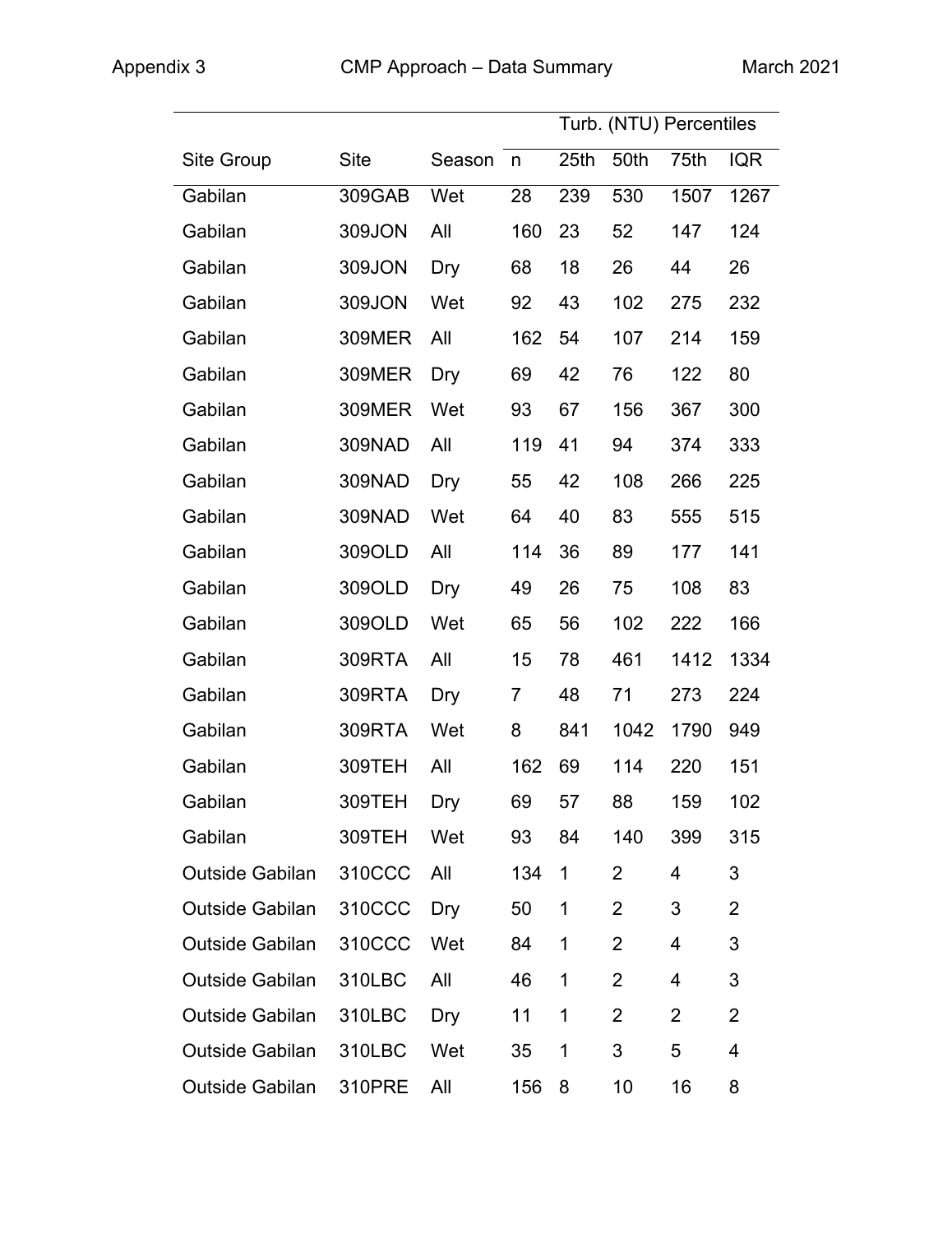|                        |             |          |     |                  |                | Turb. (NTU) Percentiles |                |
|------------------------|-------------|----------|-----|------------------|----------------|-------------------------|----------------|
| <b>Site Group</b>      | <b>Site</b> | Season n |     | 25 <sub>th</sub> | 50th           | 75th                    | <b>IQR</b>     |
| Outside Gabilan        | 310PRE      | Dry      | 67  | 8                | 10             | 14                      | 6              |
| <b>Outside Gabilan</b> | 310PRE      | Wet      | 89  | 8                | 10             | 21                      | 13             |
| Outside Gabilan        | 310USG      | All      | 154 | 2                | 3              | 5                       | 3              |
| Outside Gabilan        | 310USG      | Dry      | 66  | $\overline{2}$   | 3              | 4                       | $\overline{2}$ |
| <b>Outside Gabilan</b> | 310USG      | Wet      | 88  | 1                | 3              | 6                       | 4              |
| Outside Gabilan        | 310WRP      | All      | 102 | $\mathbf 1$      | $\overline{2}$ | 6                       | 5              |
| Outside Gabilan        | 310WRP      | Dry      | 40  | 1                | 1              | 3                       | $\overline{2}$ |
| Outside Gabilan        | 310WRP      | Wet      | 62  | $\overline{2}$   | 4              | 11                      | 10             |
| <b>Outside Gabilan</b> | 312BCC      | All      | 55  | 24               | 142            | 574                     | 549            |
| Outside Gabilan        | 312BCC      | Dry      | 23  | 9                | 26             | 154                     | 145            |
| <b>Outside Gabilan</b> | 312BCC      | Wet      | 32  | 96               | 373            | 900                     | 804            |
| <b>Outside Gabilan</b> | 312BCJ      | All      | 157 | 25               | 59             | 191                     | 166            |
| <b>Outside Gabilan</b> | 312BCJ      | Dry      | 71  | 19               | 33             | 84                      | 65             |
| <b>Outside Gabilan</b> | 312BCJ      | Wet      | 86  | 37               | 107            | 277                     | 240            |
| <b>Outside Gabilan</b> | 312GVS      | All      | 114 | $\overline{4}$   | 14             | 66                      | 62             |
| Outside Gabilan        | 312GVS      | Dry      | 50  | $\overline{4}$   | 6              | 17                      | 14             |
| <b>Outside Gabilan</b> | 312GVS      | Wet      | 64  | 11               | 36             | 115                     | 104            |
| Outside Gabilan        | 312MSD All  |          | 153 | 18               | 43             | 119                     | 102            |
| Outside Gabilan        | 312MSD      | Dry      | 64  | 12 <sub>2</sub>  | 21             | 40                      | 28             |
| <b>Outside Gabilan</b> | 312MSD      | Wet      | 89  | 33               | 75             | 191                     | 159            |
| Outside Gabilan        | 312OFC      | All      | 166 | 17               | 63             | 264                     | 246            |
| <b>Outside Gabilan</b> | 312OFC      | Dry      | 72  | 8                | 43             | 148                     | 139            |
| Outside Gabilan        | 312OFC      | Wet      | 94  | 28               | 95             | 425                     | 397            |
| <b>Outside Gabilan</b> | 312OFN      | All      | 162 | $\overline{7}$   | 18             | 40                      | 33             |
| Outside Gabilan        | 312OFN      | Dry      | 70  | 4                | 7              | 20                      | 16             |
| Outside Gabilan        | 312OFN      | Wet      | 92  | 15               | 25             | 50                      | 35             |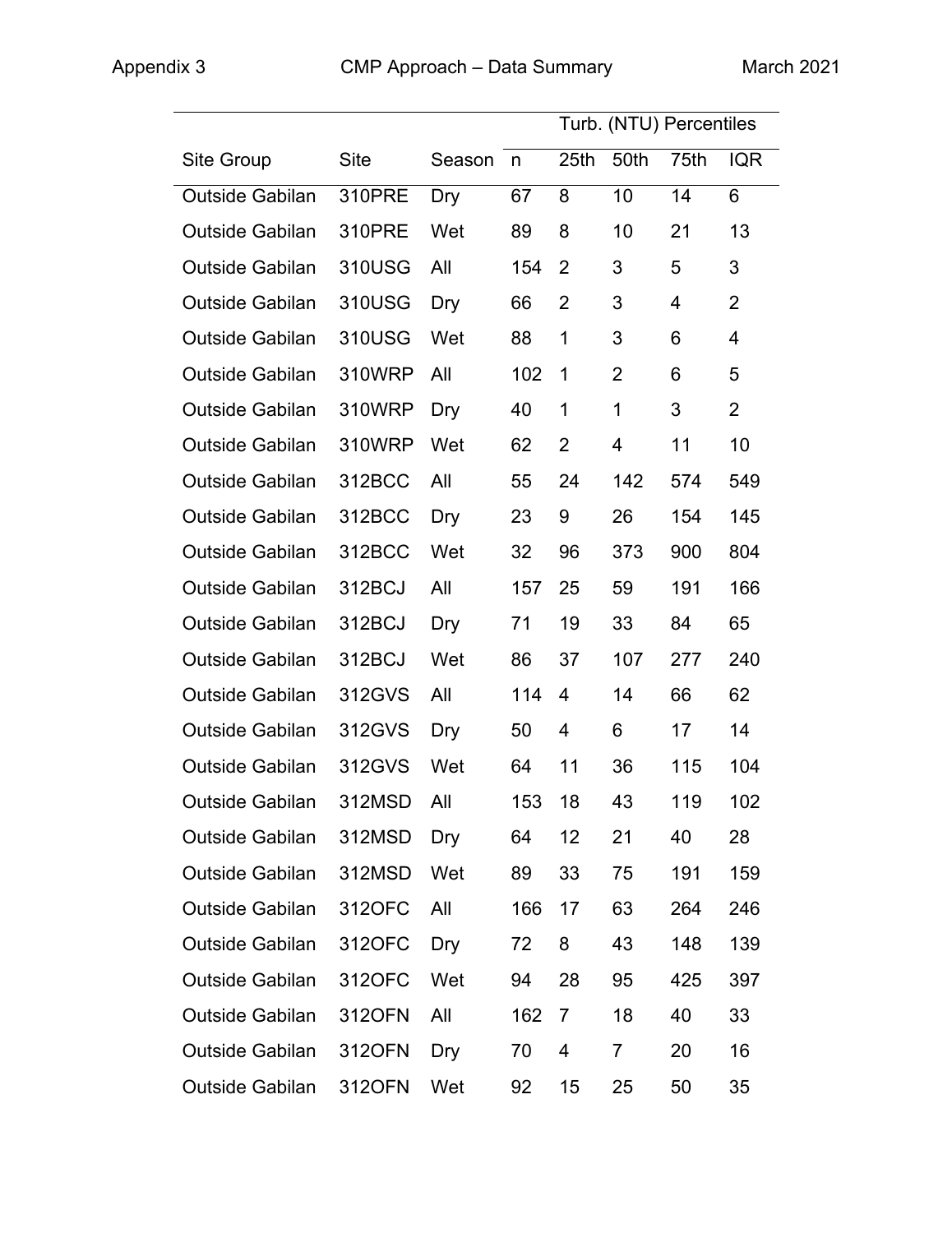|                        |             |          |              |                  |                 | Turb. (NTU) Percentiles |                |
|------------------------|-------------|----------|--------------|------------------|-----------------|-------------------------|----------------|
| <b>Site Group</b>      | <b>Site</b> | Season n |              | 25 <sub>th</sub> | 50th            | 75th                    | <b>IQR</b>     |
| Outside Gabilan        | 312ORC      | All      | 163          | 54               | 183             | 456                     | 401            |
| Outside Gabilan        | 312ORC      | Dry      | 71           | 53               | 137             | 412                     | 358            |
| Outside Gabilan        | 312ORC      | Wet      | 92           | 68               | 192             | 502                     | 434            |
| Outside Gabilan        | 3120RI      | All      | 166          | 8                | 19              | 88                      | 80             |
| <b>Outside Gabilan</b> | 312ORI      | Dry      | 72           | 6                | 10 <sup>°</sup> | 23                      | 16             |
| Outside Gabilan        | 3120RI      | Wet      | 94           | 13               | 54              | 171                     | 158            |
| Outside Gabilan        | 312SMA      | All      | 156          | 52               | 118             | 219                     | 167            |
| Outside Gabilan        | 312SMA      | Dry      | 69           | 27               | 85              | 179                     | 152            |
| Outside Gabilan        | 312SMA      | Wet      | 87           | 69               | 154             | 247                     | 178            |
| <b>Outside Gabilan</b> | 312SMI      | All      | 28           | $\overline{7}$   | 34              | 1723                    | 1716           |
| <b>Outside Gabilan</b> | 312SMI      | Dry      | 8            | 3                | 5               | 8                       | 5              |
| <b>Outside Gabilan</b> | 312SMI      | Wet      | 20           | 28               | 900             | 3000                    | 2972           |
| <b>Outside Gabilan</b> | 313SAE      | All      | $\mathbf{1}$ | 142              | 142             | 142                     | 0              |
| Outside Gabilan        | 313SAE      | Wet      | 1            | 142              | 142             | 142                     | $\overline{0}$ |
| <b>Outside Gabilan</b> | 314SYF      | All      | 112          | 4                | $\overline{7}$  | 14                      | 11             |
| Outside Gabilan        | 314SYF      | Dry      | 47           | 2                | 5               | 9                       | $\overline{7}$ |
| Outside Gabilan        | 314SYF      | Wet      | 65           | 6                | 11              | 18                      | 12             |
| Outside Gabilan        | 314SYL All  |          | 55           | $\overline{1}$   | 3               | 8                       | $\overline{7}$ |
| <b>Outside Gabilan</b> | 314SYL      | Dry      | 17           | 1                | 3               | 4                       | 3              |
| Outside Gabilan        | 314SYL      | Wet      | 38           | 1                | 5               | 20                      | 19             |
| Outside Gabilan        | 314SYN      | All      | 88           | $\overline{2}$   | 5               | 14                      | 12             |
| <b>Outside Gabilan</b> | 314SYN      | Dry      | 29           | 1                | 4               | 8                       | $\overline{7}$ |
| <b>Outside Gabilan</b> | 314SYN      | Wet      | 59           | $\overline{2}$   | 6               | 15                      | 13             |
| <b>Outside Gabilan</b> | 315APF      | All      | 77           | 1                | $\overline{2}$  | 4                       | 3              |
| Outside Gabilan        | 315APF      | Dry      | 31           | 1                | 1               | 3                       | $\overline{2}$ |
| Outside Gabilan        | 315APF      | Wet      | 46           | 1                | 2               | 5                       | 4              |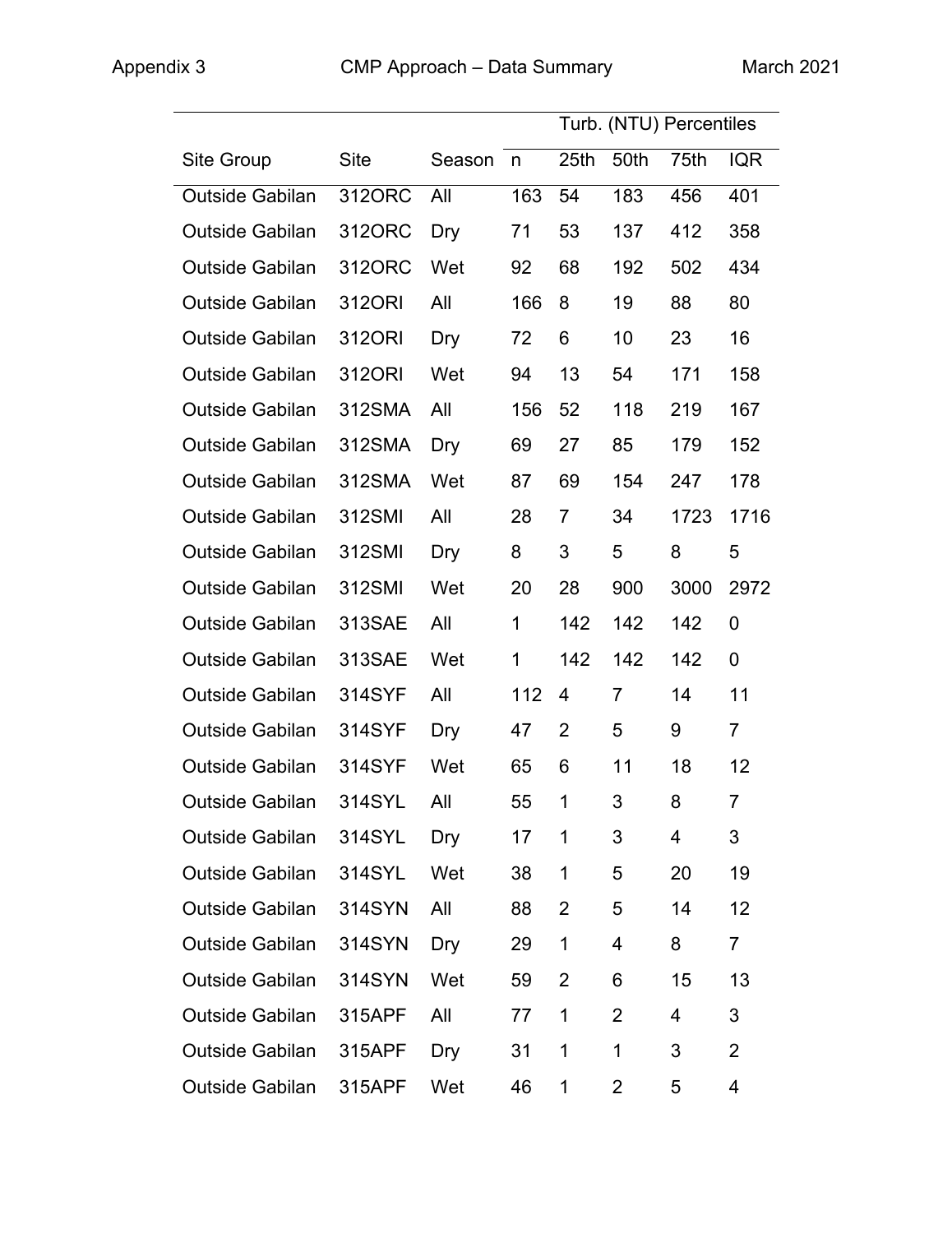|                        |             |        |     | Turb. (NTU) Percentiles |      |                |                |
|------------------------|-------------|--------|-----|-------------------------|------|----------------|----------------|
| Site Group             | <b>Site</b> | Season | n   | 25 <sub>th</sub>        | 50th | 75th           | <b>IQR</b>     |
| <b>Outside Gabilan</b> | 315BEF      | All    | 124 | 1                       | 3    | 5              | $\overline{4}$ |
| <b>Outside Gabilan</b> | 315BEF      | Dry    | 49  | 1                       | 2    | 3              | $\overline{2}$ |
| <b>Outside Gabilan</b> | 315BEF      | Wet    | 75  | 1                       | 3    | 14             | 12             |
| <b>Outside Gabilan</b> | 315FMV      | All    | 154 | 2                       | 4    | 7              | 4              |
| <b>Outside Gabilan</b> | 315FMV      | Dry    | 66  | 3                       | 4    | 7              | 5              |
| <b>Outside Gabilan</b> | 315FMV      | Wet    | 88  | $\overline{2}$          | 3    | 6              | 4              |
| <b>Outside Gabilan</b> | 315GAN      | All    | 155 | 2                       | 3    | 8              | 6              |
| <b>Outside Gabilan</b> | 315GAN      | Dry    | 66  | $\overline{2}$          | 3    | 5              | 3              |
| <b>Outside Gabilan</b> | 315GAN      | Wet    | 89  | $\overline{2}$          | 4    | 15             | 13             |
| <b>Outside Gabilan</b> | 315LCC      | All    | 11  | $\overline{2}$          | 4    | 7              | 5              |
| <b>Outside Gabilan</b> | 315LCC      | Dry    | 4   | $\overline{2}$          | 3    | $\overline{7}$ | 5              |
| <b>Outside Gabilan</b> | 315LCC      | Wet    | 7   | 3                       | 4    | 7              | 4              |

Table 3-c. Site descriptions and locations.

| <b>Site</b>   | <b>Description</b>                                                  | Latitude  | Longitude    |
|---------------|---------------------------------------------------------------------|-----------|--------------|
| 305BRS        | Beach Road Ditch at Shell Rd.                                       | 36.869781 | -121.8151627 |
| <b>305CAN</b> | Carnadero Creek upstream of Pajaro<br><b>River</b>                  | 36.959942 | -121.5345612 |
| 305CHI        | Pajaro River at Chittenden Gap                                      | 36.900330 | -121.5961533 |
| 305COR        | Salsipuedes Creek downstream of<br><b>Corralitos Creek</b>          | 36.912754 | -121.7437210 |
| 305FRA        | Pajaro River at Frazier Lake Road                                   | 36.963421 | -121.4908295 |
| 305FUF        | Furlong Creek at Frazier Lake Road                                  | 36.976681 | -121.5104675 |
| 305LCS        | Llagas Creek @ Southside                                            | 36.989311 | -121.5328598 |
| 305PJP        | Pajaro River at Porter/Main                                         | 36.904400 | -121.7503967 |
| 305SJA        | San Juan Creek @ Anzar Rd                                           | 36.875359 | -121.5614090 |
| 305TSR        | Tequisquita Slough upstream Pajaro<br>River @ Shore Rd              | 36.942501 | -121.4448318 |
| <b>305WCS</b> | Watsonville Creek (aka Corncob Canyon)<br>at Elkhorn Rd/Hudson Lndg | 36.873852 | -121.7452087 |
| 305WSA        | Watsonville Slough upstream Harkins<br>Slough                       | 36.890514 | -121.8007126 |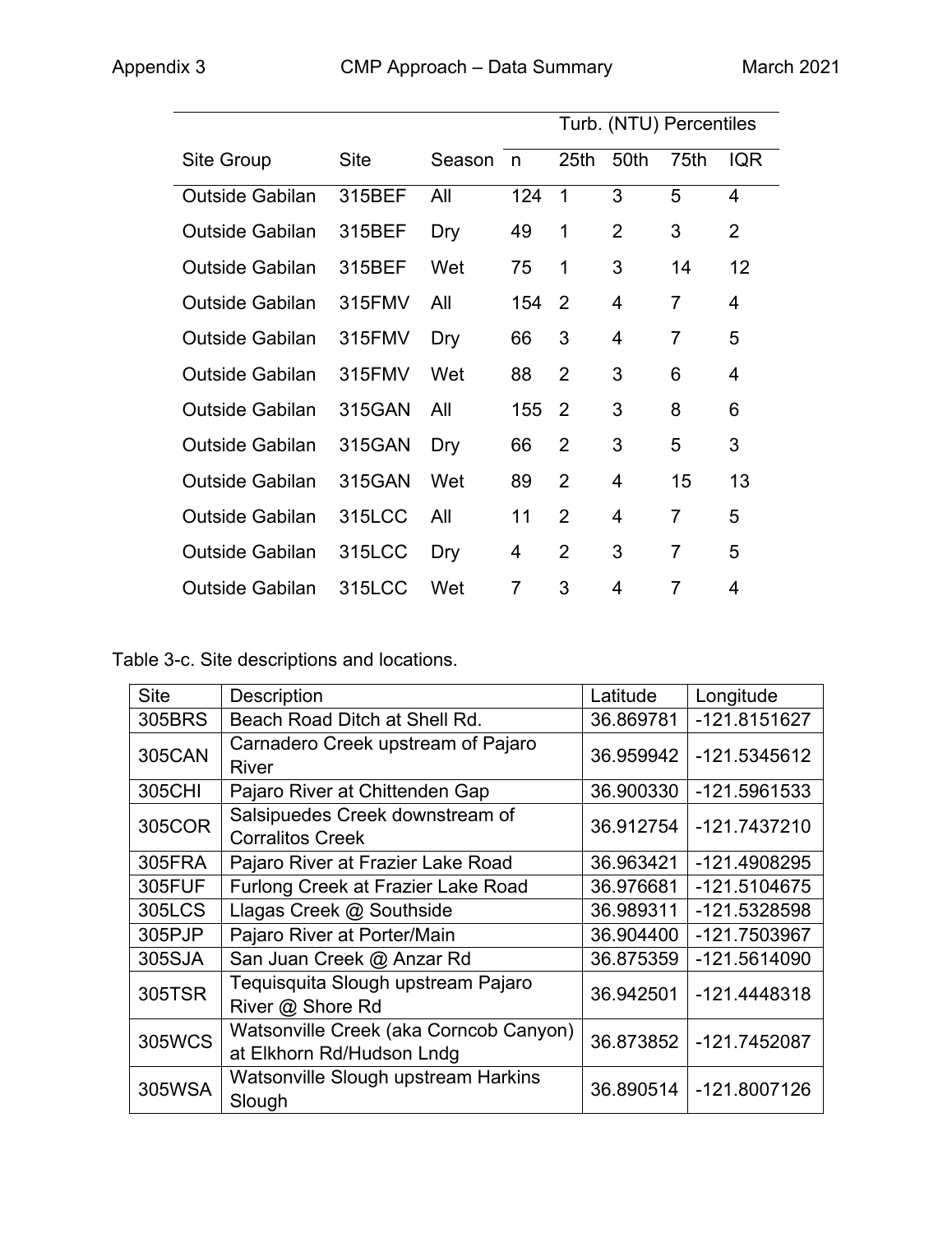| <b>Site</b> | <b>Description</b>                                                | Latitude  | Longitude    |
|-------------|-------------------------------------------------------------------|-----------|--------------|
| 309ALG      | Salinas Reclamation Canal @ La<br>Guardia                         | 36.656830 | -121.6135025 |
| 309ASB      | Alisal Slough @ White Barn                                        | 36.725449 | -121.7301712 |
| 309CCD      | Chualar Creek west of Highway 101                                 | 36.559738 | -121.5096436 |
| 309ESP      | Espinosa Slough upstream of Alisal<br>Slough                      | 36.736839 | -121.7338562 |
| 309GAB      | Gabilan Creek @ Independence Rd and<br>East Boranda Rd            | 36.692234 | -121.6291809 |
| 309JON      | Salinas Reclamation Canal @ San Jon<br>Rd                         | 36.702469 | -121.7086792 |
| 309MER      | Merrit Ditch upstream from Hwy 183                                | 36.751839 | -121.7420807 |
| 309NAD      | Natividad Creek upstream from Salinas<br><b>Reclamation Canal</b> | 36.708080 | -121.5995789 |
| 309OLD      | Old Salinas River at Monterey Dunes<br>Way                        | 36.772289 | -121.7878571 |
| 309RTA      | Santa Rita Creek @ Santa Rita Creek<br>Park                       | 36.725403 | -121.6500473 |
| 309TEH      | Tembladero Slough @ Haro                                          | 36.759319 | -121.7548676 |
| 310CCC      | Chorro Creek upstream from Chorro<br><b>Flats</b>                 | 35.357460 | -120.8121033 |
| 310LBC      | Los Berros Creek @ Century                                        | 35.103062 | -120.5788879 |
| 310PRE      | Prefumo Creek @ Calle Joaquin                                     | 35.246872 | -120.6817093 |
| 310USG      | Arroyo Grande Creek @ old USGS gage                               | 35.124451 | -120.5691299 |
| 310WRP      | Warden Creek @ Wetlands Restoration<br>Preserve                   | 35.320671 | -120.8060989 |
| 312BCC      | Bradley Canyon Creek @ culvert                                    | 34.935352 | -120.3559189 |
| 312BCJ      | Bradley Channel @ Jones St                                        | 34.945438 | -120.4167862 |
| 312GVS      | Green Valley @ Simas Rd                                           | 34.942001 | -120.5565033 |
| 312MSD      | <b>Main Street Canal at Main Street</b><br>Crossing               | 34.955227 | -120.4865799 |
| 312OFC      | Oso Flaco Creek at Oso Flaco Lake<br>Road                         | 35.016388 | -120.5862579 |
| 312OFN      | Little Oso Flaco Creek @ railroad trestles                        | 35.022797 | -120.5861588 |
| 312ORC      | Orcutt Creek at sand plant above Santa<br><b>Maria River</b>      | 34.957554 | -120.6314545 |
| 312ORI      | Orcutt Creek @ Hwy 1                                              | 34.941376 | -120.5728836 |
| 312SMA      | Santa Maria River above Estuary                                   | 34.963776 | -120.6417923 |
| 312SMI      | Santa Maria River at Highway 1                                    | 34.977207 | -120.5698318 |
| 313SAE      | San Antonio Creek at San Antonio Road<br>East                     | 34.782356 | -120.5292282 |
| 314SYF      | Santa Ynez River at Floradale Rd                                  | 34.672131 | -120.4921036 |